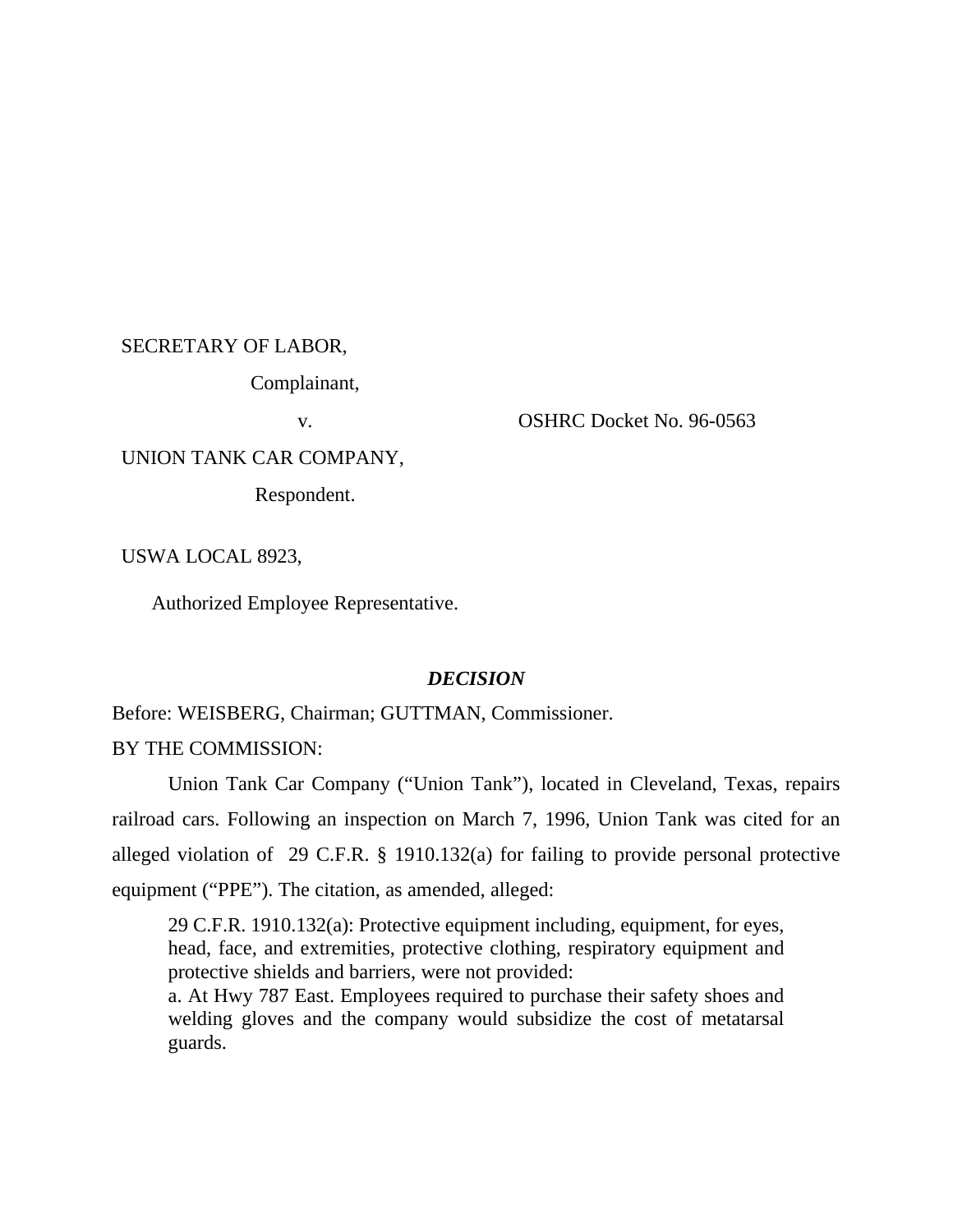Both parties submitted cross motions for summary judgment to Administrative Law Judge James H. Barkley. The Secretary argued that she interprets the term "provide" in section  $1910.132(a)$ <sup>1</sup> to mean that the employer must pay for the cost of PPE. The judge did not rule on the reasonableness of the Secretary's interpretation, instead he found that the cited standard, section 1910.132(a), was preempted by sections  $1910.136<sup>2</sup>$  (addressing foot protection) and 1910.138<sup>3</sup> (addressing hand protection) and vacated the citation. We affirm the decision of the administrative law judge, but for different reasons.

# **I. History of Section 1910.132(a).**

Section 1910.132(a) was a national consensus standard promulgated pursuant to section 6(a) of the Occupational Safety and Health Act of 1970, 29 U.S.C. §§ 651-678, in

# <sup>1</sup>Section 1910.132(a) provides:

(a)*Application.* Protective equipment, including personal protective equipment for eyes, face, head, and extremities, protective clothing, respiratory devices, and protective shields and barriers, shall be provided, used, and maintained in a sanitary and reliable condition wherever it is necessary by reason of hazards of processes or environment, chemical hazards, radiological hazards, or mechanical irritants encountered in a manner capable of causing injury or impairment in the function of any part of the body through absorption, inhalation or physical contact.

 $2$ Section 1910.136(a) provides:

(a) *General requirements*. The employer shall ensure that each affected employee uses protective footwear when working in areas where there is a danger of foot injuries due to falling or rolling objects, or objects piercing the sole, and where such employee's feet are exposed to electrical hazards.

<sup>3</sup>Section 1910.138(a) provides:

(a) *General requirements*. Employers shall select and require employees to use appropriate hand protection when employees' hands are exposed to hazards such as those from skin absorption of harmful substances; severe cuts or lacerations; severe abrasions; punctures; chemical burns; thermal burns; and harmful temperature extremes.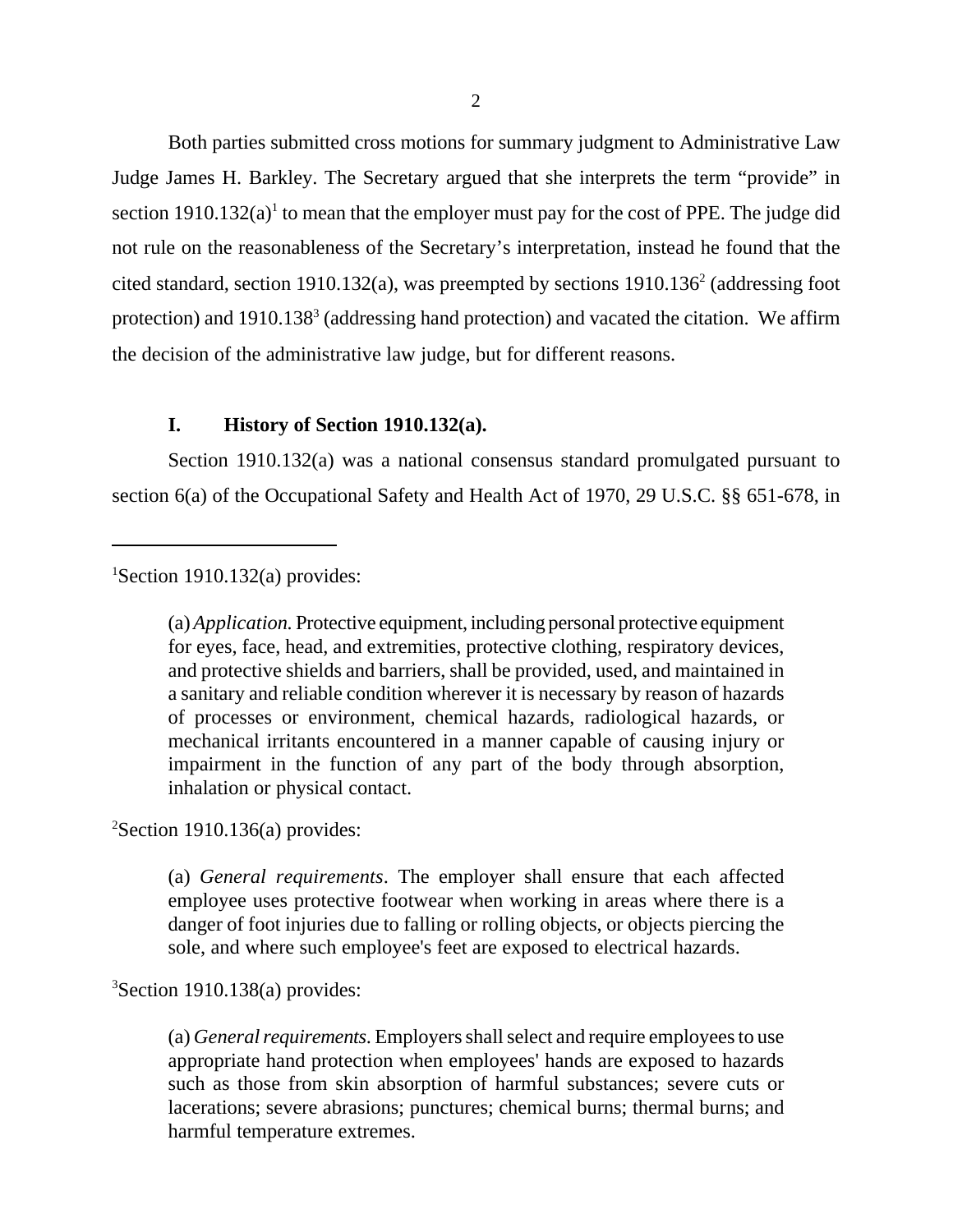1971. The Commission first addressed the meaning of the term "provide" in the cited section in *The Budd Co.*, 1 BNA OSHC 1548, 1973-74 CCH OSHD ¶ 17,387 (No. 199, 1974)(consolidated), *aff'd*, 513 F.2d 201 (3d Cir. 1975). The Commission determined that "provide" in section 1910.132(a) could not be interpreted to mean "pay for."<sup>4</sup> Reading all three subparts of section 1910.132 together, the Commission held that to read subpart (a) as requiring the employer to provide protective equipment would negate subpart (b), which contemplates the use of employee provided equipment.<sup>5</sup>

Since *Budd*, we are aware of at least five letters of interpretation issued by OSHA from 1976 to 1993 clarifying an employer's responsibility to "provide" PPE under section 1910.132.<sup>6</sup> In these letters, OSHA never stated that the standard required employers to pay the cost of PPE. For example, the agency explained that "[t]he OSHA standards do not . . . specify who pays the cost of such protective equipment. This question normally is settled through discussions between the employer and employees, or through the collective bargaining process." *September 2, 1976 Interpretive Letter to Adlai E. Stevenson.* In a 1990 letter, OSHA stated that it had "conducted a recent hearing on proposals to revise existing OSHA standards covering personal protective equipment. One of the issues discussed at the hearing concerned who should bear the cost of safety equipment necessary to protect

 ${}^{5}$ Section 1910.132(b) provides:

<sup>&</sup>lt;sup>4</sup>In that case, the employer did not deny that it violated section 1910.132(a), and moved to withdraw its notice of contest. This motion was conditioned on a finding that Budd was not obliged to pay for the required safety equipment -- steel-toed shoes. The Secretary did not object. However, the Authorized Employee Representative argued that the company was required to provide and pay for the equipment.

<sup>(</sup>b) *Employee-owned equipment.* Where employees provide their own protective equipment, the employer shall be responsible to assure its adequacy, including proper maintenance, and sanitation of such equipment.

<sup>6</sup>These letters of interpretation were published on OSHA's internet site. We find it troubling that the Secretary made no references to these letters of interpretation in her submissions to the Commission. The Secretary asserts that she has always interpreted the term "provide" in section 1910.132(a) to mean "pay for."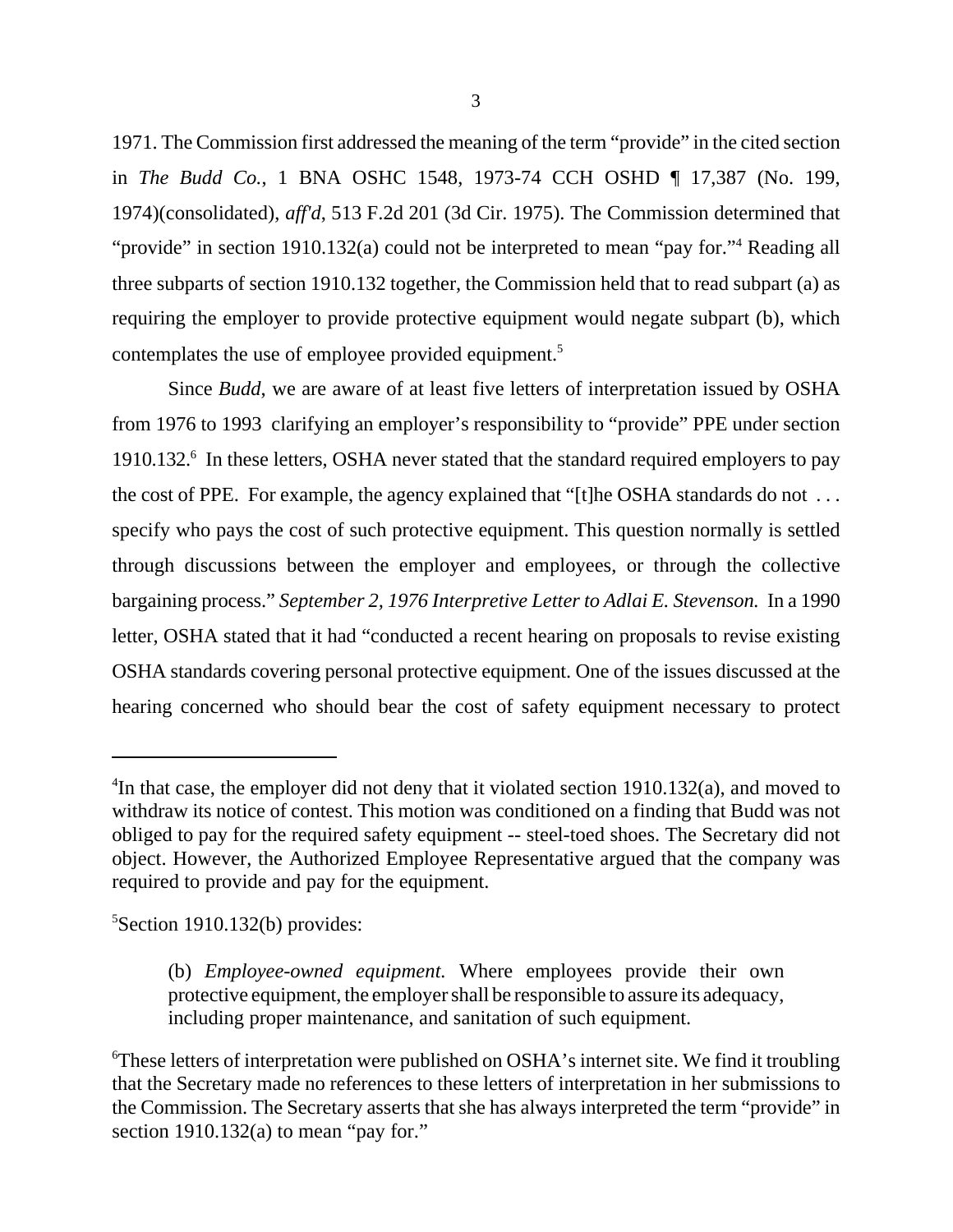employees during work situations. We do not expect a formal resolution of this issue in the near future." *May 9, 1990 Interpretive Letter to Benjamin Schneider*.

In 1989, nine months prior to the Schneider interpretive letter, OSHA issued a notice of proposed rulemaking ("NPRM") that was intended to create revised standards for PPE that were "more clearly written, more comprehensive, and [that] more accurately reflect[ed] available technology." 54 Fed. Reg. 33,832. We assume that the hearings conducted in conjunction with the rulemaking were the same hearings mentioned in the Schneider letter. Yet there was no proposal in the NPRM to alter section 1910.132(a). The Secretary argues that the "*Costs of Compliance*" section in the NPRM indicates that employers will bear the costs of PPE. This assertion is not borne out in the plain language of the NPRM published in the Federal Register. The NPRM addressed only the increased cost of compliance with the revised rule, it did not address who will bear those costs. The "Costs of Compliance" section reads in part:

Under both the existing and proposed standards there are requirements to provide PPE wherever there are hazards present in the workplace. OSHA estimates that the incremental cost to comply with the revised rule would be approximately \$28.3 million annually.

54 Fed. Reg. 33,840. The final rule, issued in 1994, used a similar cost analysis. Neither the NPRM nor the final rulemaking addressed any requirement that employers must provide and pay for PPE. Indeed, neither addressed cost allocation at all.<sup>7</sup>

In October 1994, four months after the revisions to the PPE standard went into effect, a 1994 memorandum issued by Deputy Assistant Secretary James W. Stanley to regional administrators and heads of directorates outlined an employer's obligation to pay for PPE ("Stanley memorandum"). The only stated reasons for the memorandum was that it was "important that a uniform approach be taken by all OSHA offices with respect to the question

<sup>7</sup>The Secretary requested that we take official notice of a document entitled "Preliminary Regulatory Impact and Regulatory Flexibility Analysis of the Personal Protective Equipment Standard." Pages IV-7 through IV -8 were attached to her motion. Although we find this document to be of limited value, we grant the Secretary's motion.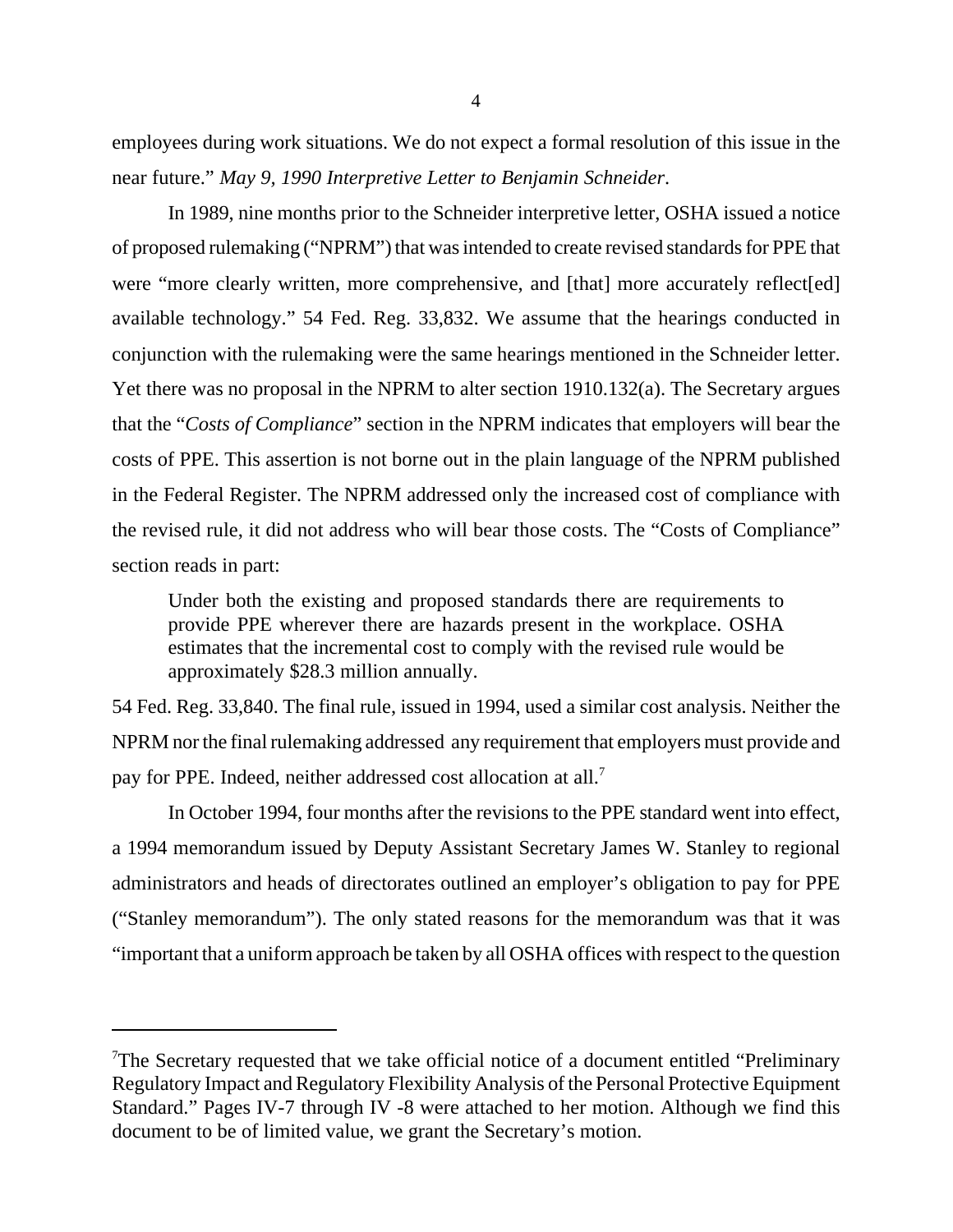of employer responsibility for payment of the cost of . . . PPE." The memorandum stated that:

OSHA has interpreted its general PPE standard, as well as specific standards, to require employers to provide and to pay for personal protective equipment required by the company for the worker to do his or her job safely and in compliance with OSHA standards. Where equipment is very personal in nature and is usable by workers off the job, the matter of payment may be left to labor-management negotiations. Examples of PPE that would not normally be used away from the worksite include, but are not limited to: welding gloves, wire mesh gloves, respirators, hard hats, specialty glasses and goggles (e.g., designed for laser or ultraviolet radiation protection), specialty foot protection (such as metatarsal shoes and linemen's shoes with built in gaffs), face shields and rubber gloves, blankets, cover-ups and hot sticks and other live-line tools used by power generation workers. Examples of PPE that is personal in nature and often used away from the worksite include non-specialty safety glasses, safety shoes, and cold-weather outer wear of the type worn by construction workers. However, shoes or outerwear subject to contamination by carcinogens or other toxic or hazardous substances which cannot be safely worn offsite must be paid for by the employer. Failure of the employer to pay for PPE that is not personal and not used away from the job is a violation and shall be cited.

OSHA restated this policy in directive number STD 1-6.6, issued on June 16, 1995, updating the inspection guidelines for 29 C.F.R. Subpart I. This directive noted that "[f]ailure of the employer to pay for PPE that is not personal and not used away from the job is a violation of 29 C.F.R. 1910.132(a) and shall be cited."

On April 3, 1995, OSHA issued a letter of interpretation that reflected the apparently new requirement contained in the Stanley memorandum that employers must pay for some types of PPE. Neither the Stanley memorandum nor the April 1995 letter of interpretation gave any explanation for the change. Directive STD 1-6.6 reiterated the new interpretation less than a year before Union Tank was inspected on March 6, 1996. Another letter of interpretation, issued on December 9, 1996, similarly reflected OSHA's change in requirements.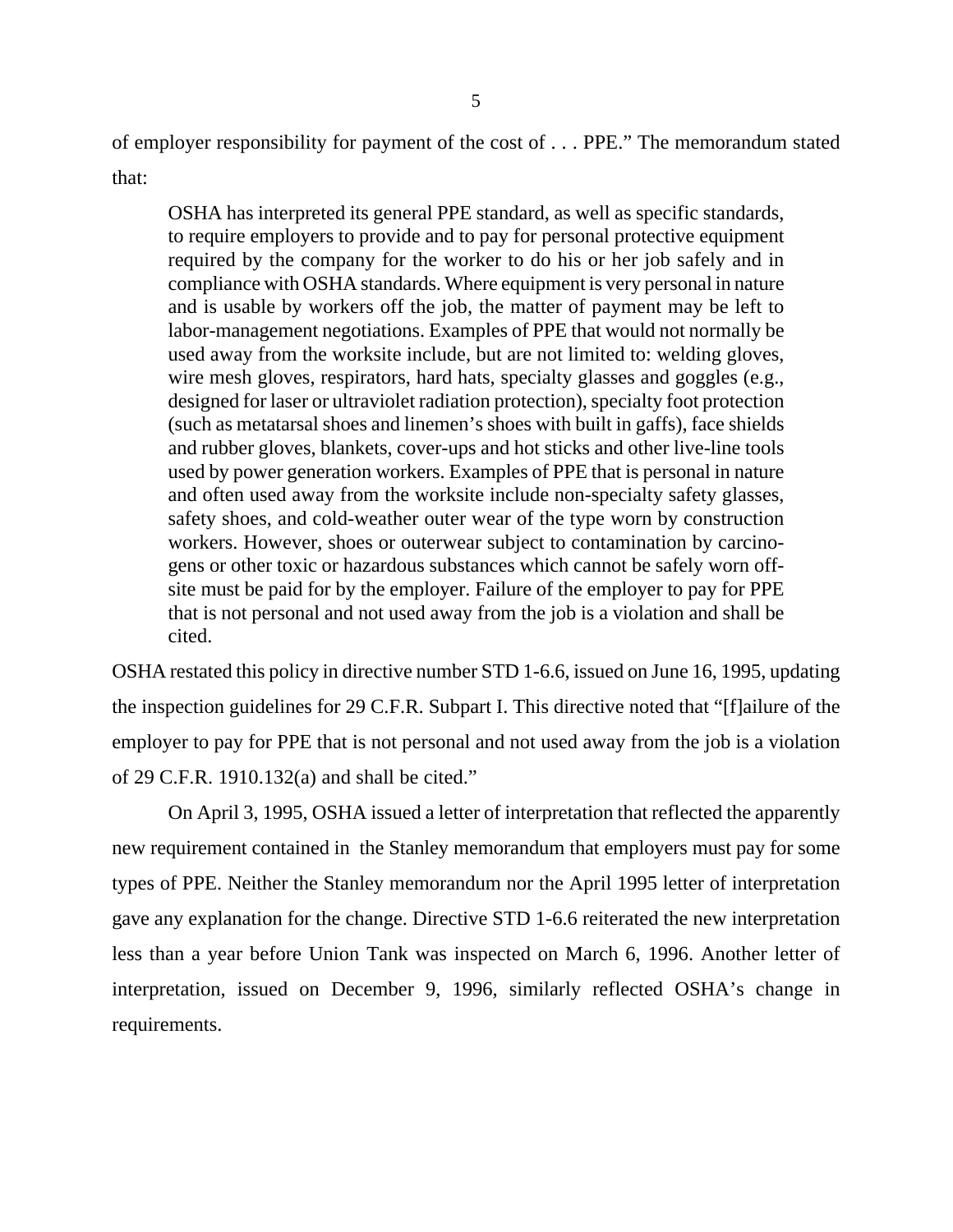#### **II. Analysis**

In *Martin v. OSHRC (CF & I Steel Corp.)* 499 U.S. 144, 150, 157-58 (1991) (*"CF & I"*), the Supreme Court held that reviewing courts must defer to the Secretary's reasonable interpretation of an ambiguous regulation that otherwise "sensibly conforms to the purpose and wording of the regulation[]", taking into account "whether the Secretary has consistently applied the interpretation embodied in the citation," "the adequacy of notice to regulated parties," and "the quality of the Secretary's elaboration of pertinent policy considerations."

Here, the Secretary claims that she "has consistently applied the interpretation embodied in the citation," but this claim is unsupported. The Secretary's new interpretation comes after twenty years of uninterrupted acquiescence in the interpretation the Commission announced in *Budd.* During this twenty-year period, the Secretary stated more than once in interpretative letters that the "standards do not . . . specify who pays the cost of such protective equipment." Moreover, from 1989 to 1994 the Secretary conducted a rulemaking proceeding dealing with PPE that could have addressed the question of who pays for PPE under section 1910.132(a), but did not. The Stanley memorandum was issued only four months after the publication of the final rules that culminated that rulemaking. Finally, the Secretary's interpretation also fails to "elaborate" the policy considerations that caused her to change her interpretation. *See CF & I.* Although she claims that she "clearly articulated" her position in the October 1994 memorandum and the 1995 instruction, neither of these "articulations" nor any of the rulemaking documents provide an adequate foundation for the change in her interpretation. *See Greater Boston Television Corp. v. FCC*, 444 F.2d 841, 852 (D.C. Cir.), *cert.denied*, 403 U.S. 923 (1971) ("agency changing its course must supply a reasoned analysis indicating that prior policies and standards were being deliberately changed, not casually ignored").

 The circumstances of the interpretation the Secretary proposes here are in stark contrast to those in *Erie Coke Corp.*, 15 BNA OSHC 1561, 1991-93 CCH OSHD ¶ 29,653 (No. 88-611, 1992), *aff'd on other grounds*, 998 F.2d 134 (3d Cir. 1993), which the Secretary mistakenly relies on. There*,* the interpretation in question was issued relatively contemporaneous to the issuance of the cited standard, see OSHA Instruction STD 1-6.4